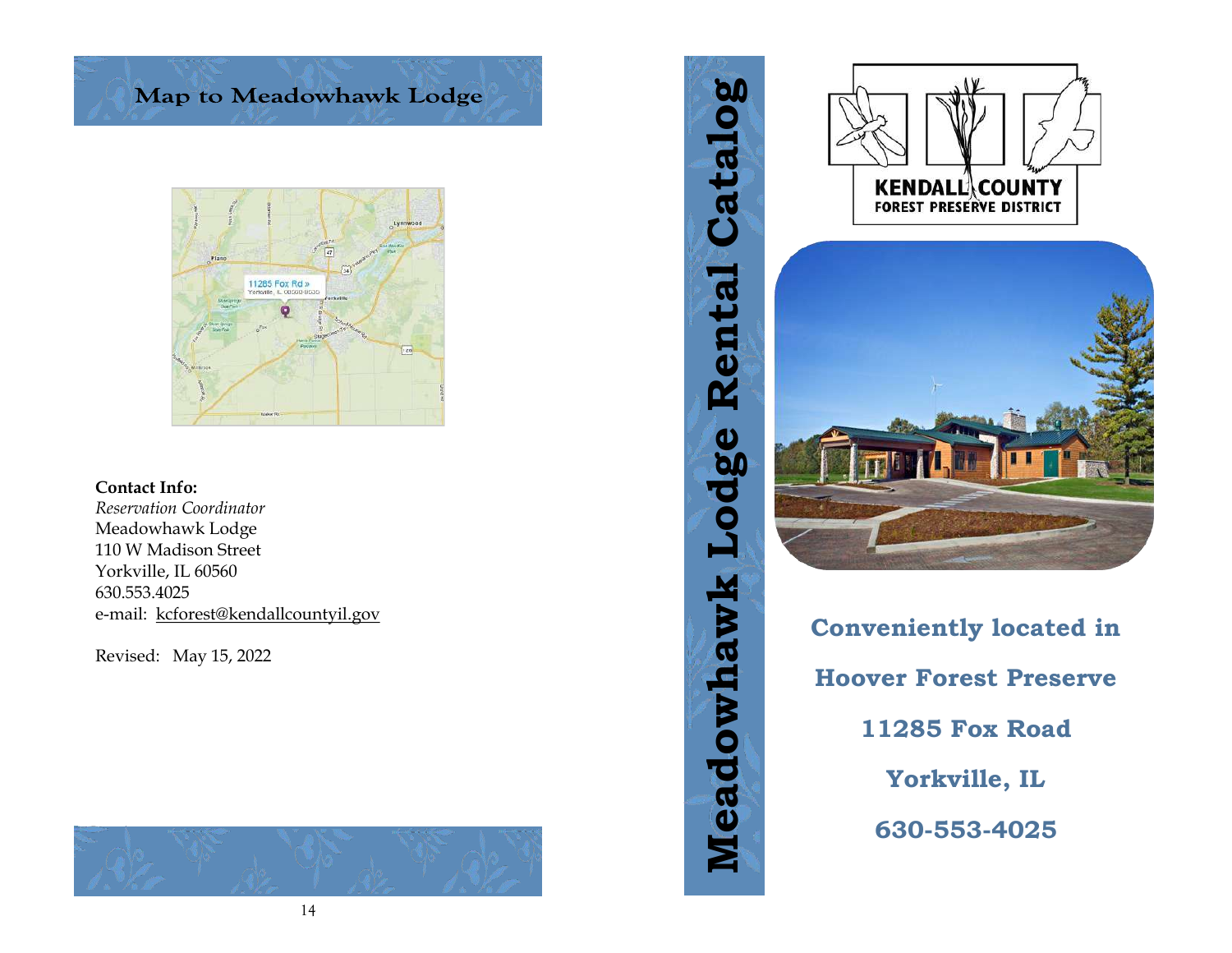# **About Meadowhawk Lodge**



The Meadowhawk Lodge at Hoover Forest Preserve is a great location to hold your special event. Meadowhawk Lodge features a large event space, commercial kitchen and outdoor patio.

Meadowhawk Lodge is made to order for groups staying in the bunkhouses and needing a large space for meals and activities. The lodge is perfect for wedding receptions.

Other rental opportunities include:

| Meetings/Seminars          | <b>Church Dinners</b>   |  |
|----------------------------|-------------------------|--|
| <b>Bridal Shower</b>       | <b>Baby Shower</b>      |  |
| <b>Family Reunions</b>     | <b>Birthday Parties</b> |  |
| <b>Retirement Parties</b>  | <b>Family Reunions</b>  |  |
| <b>Anniversary Parties</b> | Workshops               |  |

# **Local Hotels**

**The Hampton Inn 310 East Countryside Parkway Yorkville, IL 60560 630.553.9805**

**Holiday Inn 577 E. Kendall Drive Yorkville, IL. 60560 630.882.0600**





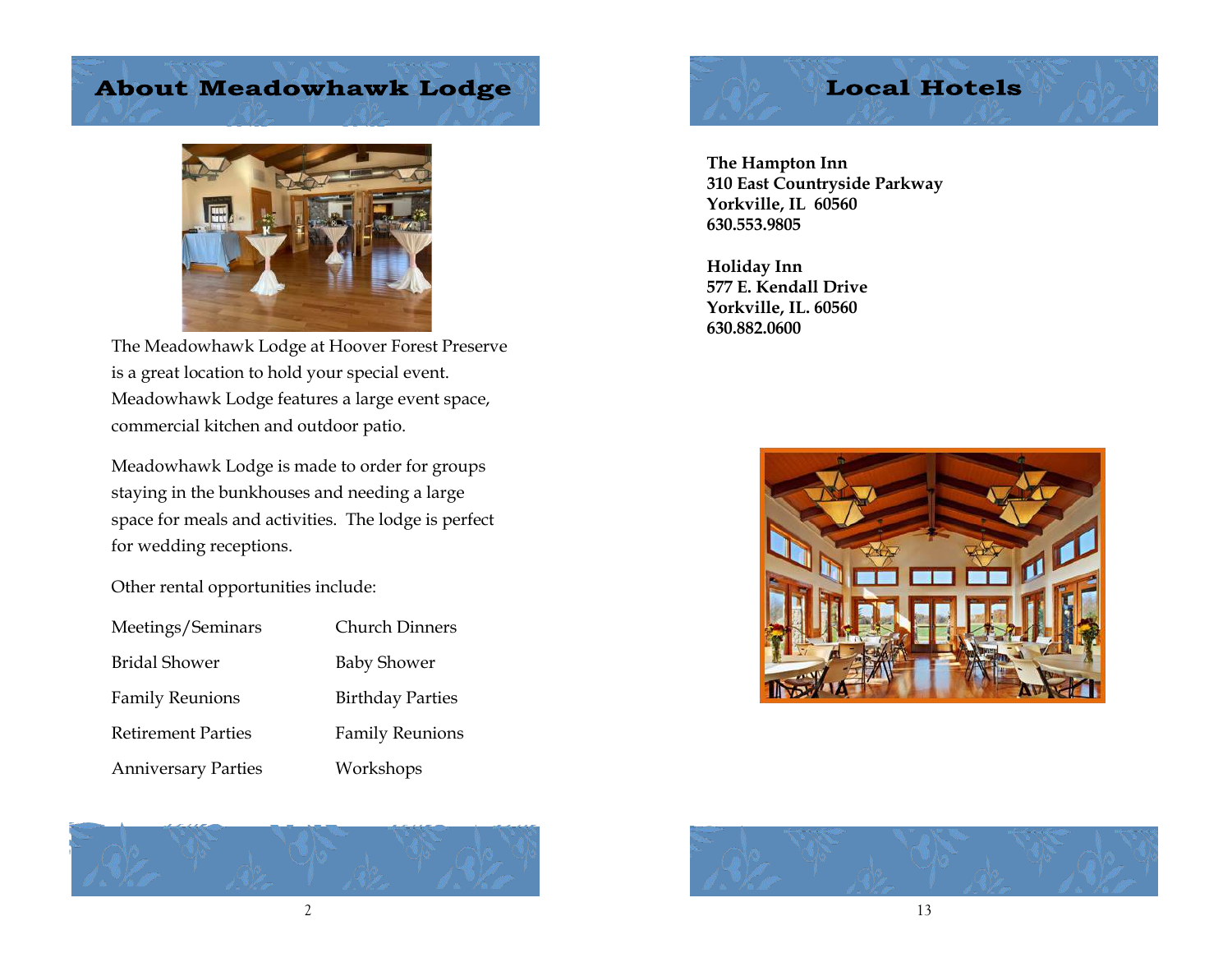

Two Birds Photography [www.twobirdsphoto.com](http://www.twobirdsphoto.com)





Meadowhawk Lodge can accommodate up to a maximum of 100 guests for all events.

For our guests with special needs, Meadowhawk Lodge is fully accessible.

Meadowhawk Lodge was built with the environment in mind. Geothermal heating and cooling, solar panels, wind power, and a permeable paver parking lot make the lodge a truly "green" building.

> Meadowhawk Lodge is a Non-smoking Facility



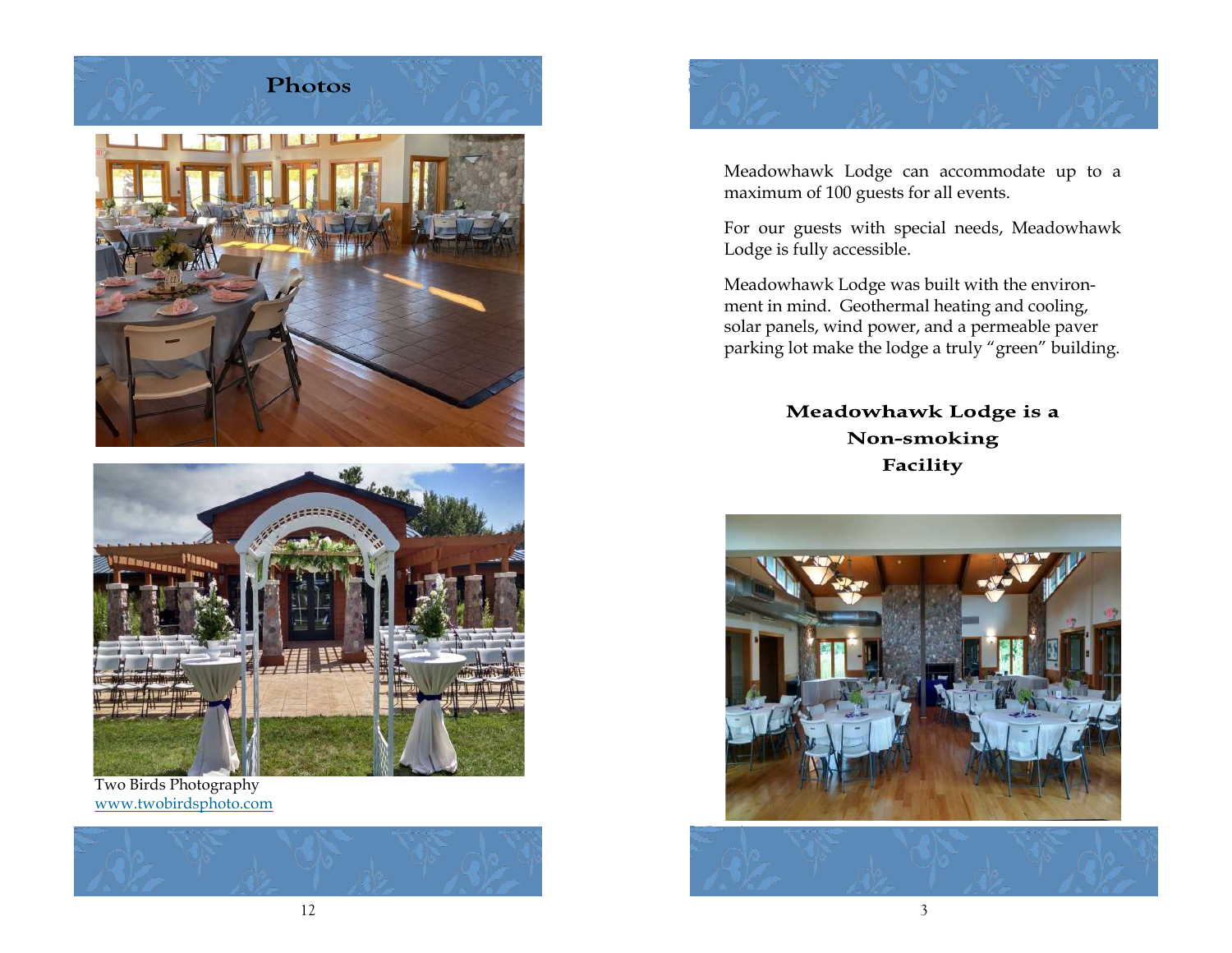## **Meadowhawk Lodge Policies**

Kendall County Forest Preserve staff will be available to ensure the comfort of guests and to report damages. This employee is authorized to prohibit or control any activity which is not consistent with the policies of Meadowhawk Lodge or which could cause harm to the property, grounds or guests.

A list of licensed and approved caterers will be provided and is required for any event serving alcohol to assist you in planning your event.

All rental items, flowers and food must be delivered and removed during the contract pe-

riod. The Kendall County Forest Preserve District is not responsible for lost, stolen or damaged rental items.

Facility guests and contracted caterers are responsible for the set-up, take down and clean-up of the areas that they use during the contracted hours.

Set-up and Clean-up by the Kendall County Forest Preserve staff is available at a minimal cost. If you wish to set -up and clean-up on your own, this must be included in the requested contract period. An additional fee will be charged for each additional hour or portion thereof that is used for these tasks. If Forest Preserve staff needs to





## **Bartending Companies**

Absolute Ladies & Gentlemen Bartending 312.961.1978 gigslad.com/absolute\_ladies\_glendale\_heights

Miss Liz's Mobile Bartending Service 708.300.9718 makeyourdrinkscometrue.com



**Grand Rental Station,** Yorkville 630.553.3111 [www.grandrental.com/yorkville](http://www.grandrental.com/yorkville)

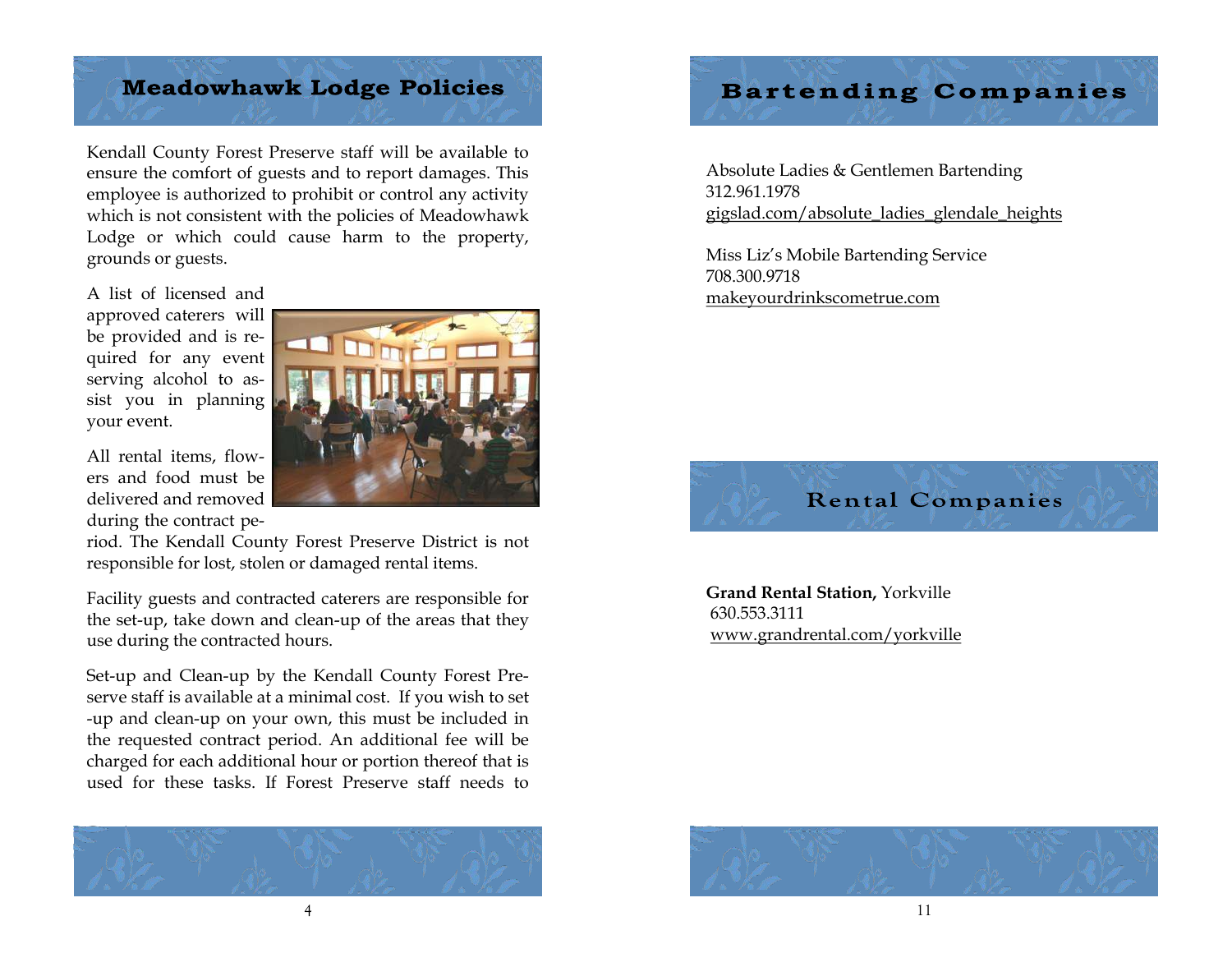# **Catering Companies**

The following caterers are approved to contract with:

Upper Crust Catering 630.553.9533 uppercrust -catering.net

Uncle Bub's BBQ 630.493.9000 unclebubs.com

My Chef 630.717.1167 mychef.com

DD Pig Roast 708.473.5373 ddpigroast.com

Yum Dum Truck (Mobile Food Vendor) 847.375.1925 yumdumtruck.com

Firewater BBQ 815.729.9755 firewaterbbq.com

Los Sarapes Mexican Restaurant 708.926.9021 lossarapesmidloathian.com

Premier Catering & Events 815.600.7034 mypremiercaterer.com

Chef by Request 630.493.4300 aingle@chefbyrequest.com





arrange for additional clean up, these charges will be deducted from the security deposit.

The building must be left in the condition that it was found. All items (kitchen equipment, decorations, flowers, barware, sound equipment, etc.) brought in must be taken out immediately following the event. It is the contract party's responsibility to see that the caterers provide proper clean up for all areas where they will be working. Rice, water balloons, pinatas, sidewalk chalk, birdseed, flower petals, confetti, streamers, glitter, sequins, etc. may not be used on Kendall County Forest Preserve grounds or inside Meadowhawk Lodge. No decorations are allowed to be placed on the walls or doors. These are difficult and costly to clean up. Tapered candles with open flames, sparklers, and any type of pyrotechnical devices are prohibited on Kendall County Forest Preserve grounds.

#### *No glass bottles are allowed anywhere on the property!*

When you reserve the property, you have access to a 120 foot perimeter from the Lodge. No alcoholic beverages are allowed beyond this point. There are 38 parking spaces, plus 2 ADA spaces available at the Lodge. Additional parking is located nearby. Parking is not permitted on the grass or outside of designated areas.

Reservations will be taken up to 12 months in advance of the desired date. All contracts must be signed by an adult at least 21 years old who will be in attendance at the event. The full rental fee is to be paid in full 30 calendar days prior to the event date.

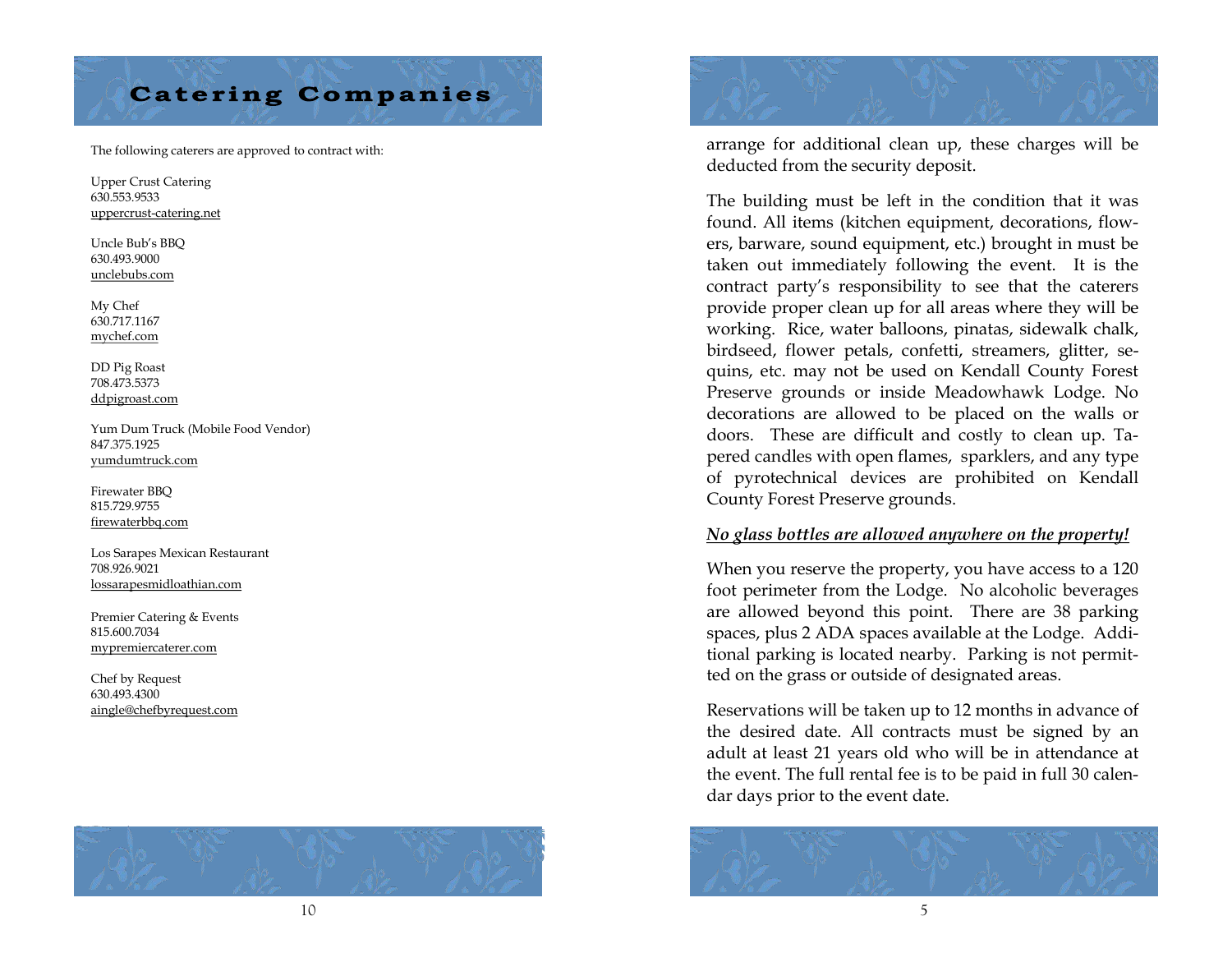## **Security Deposit &**

### **Rental Policy**

Security Deposits for all events are required at the time of the reservation request along with a signed Permit. If the rental is cancelled following the date that the District and renter enter into the agreement and up to 60 days prior to the event date, the District will retain 50% of the security deposit paid. In cases where the cancellation notice is received less than 60 days prior to the event date, the District will retain 100% of the security deposit paid.

Full Rental fee is required 30 calendar days prior to your scheduled event. Requests for a change to the Event date made earlier than 6 months prior to the original event date may be accommodated based on venue availability without penalty.





For your use at the Meadowhawk Lodge, there are (22) 60" round dinner tables, 115 banquet chairs, (10) 60" rectangular meeting tables, as well as a projector screen and a podium. Boutique linens and audiovisual equipment are available from local rental companies.

### *The Dance floor requirement for all events is a minimum of 15' x 15'.*

No tents or any type of bounce houses are allowed on the grounds by the lodge.

### *No glass bottles are allowed anywhere on the property!*